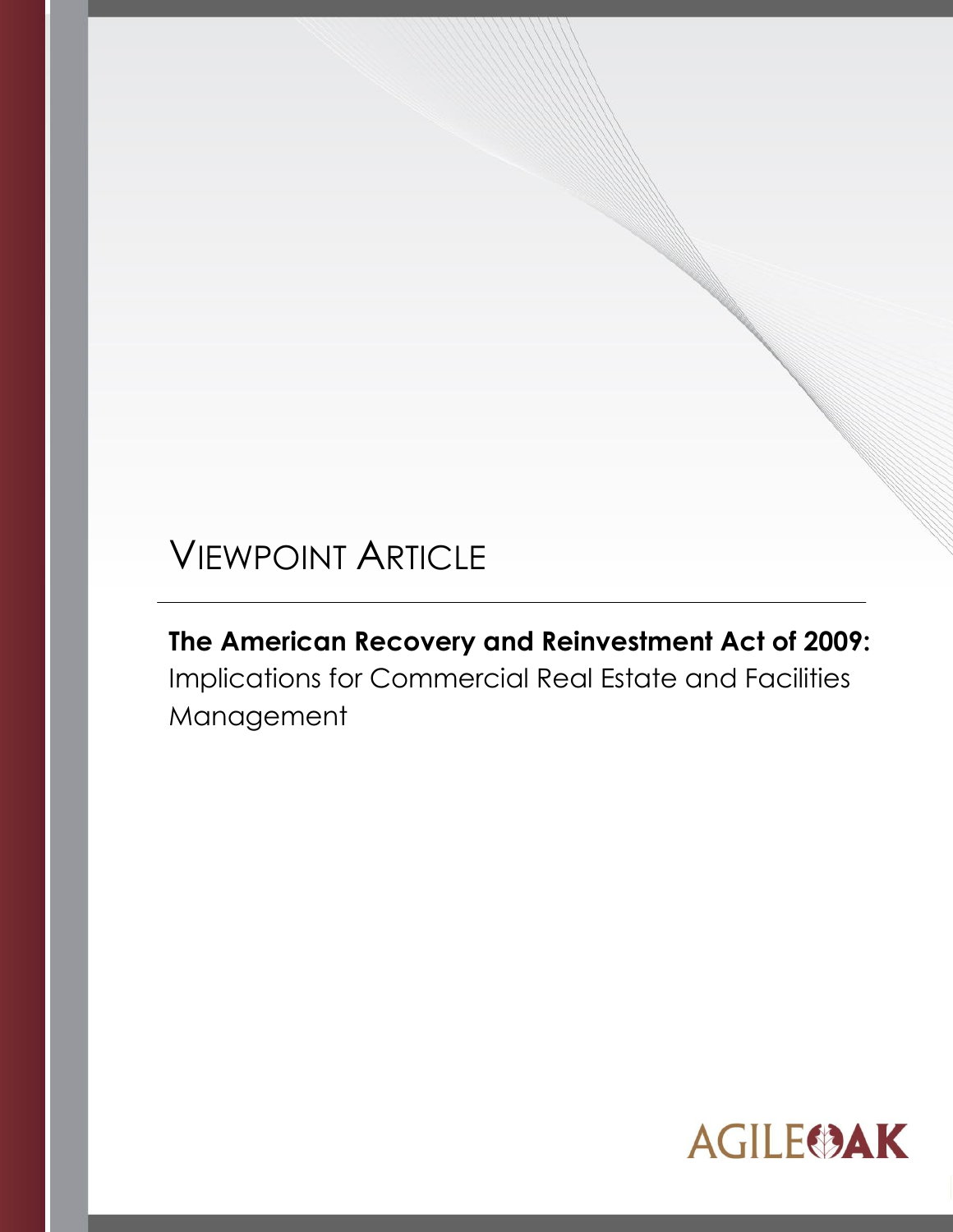## **TABLE OF CONTENTS**

| The American Recovery and Reinvestment Act of 20094                 |
|---------------------------------------------------------------------|
| Implications & Opportunities for the Real Estate & FM Organizations |
| The Push Towards Increased Energy Efficiency 6                      |
|                                                                     |
|                                                                     |
|                                                                     |
|                                                                     |
| Implications & opportunities for corporate real estate companies,   |
|                                                                     |
|                                                                     |
|                                                                     |
|                                                                     |
|                                                                     |
|                                                                     |
| About The Author…………………………………………………………………………………………15                |

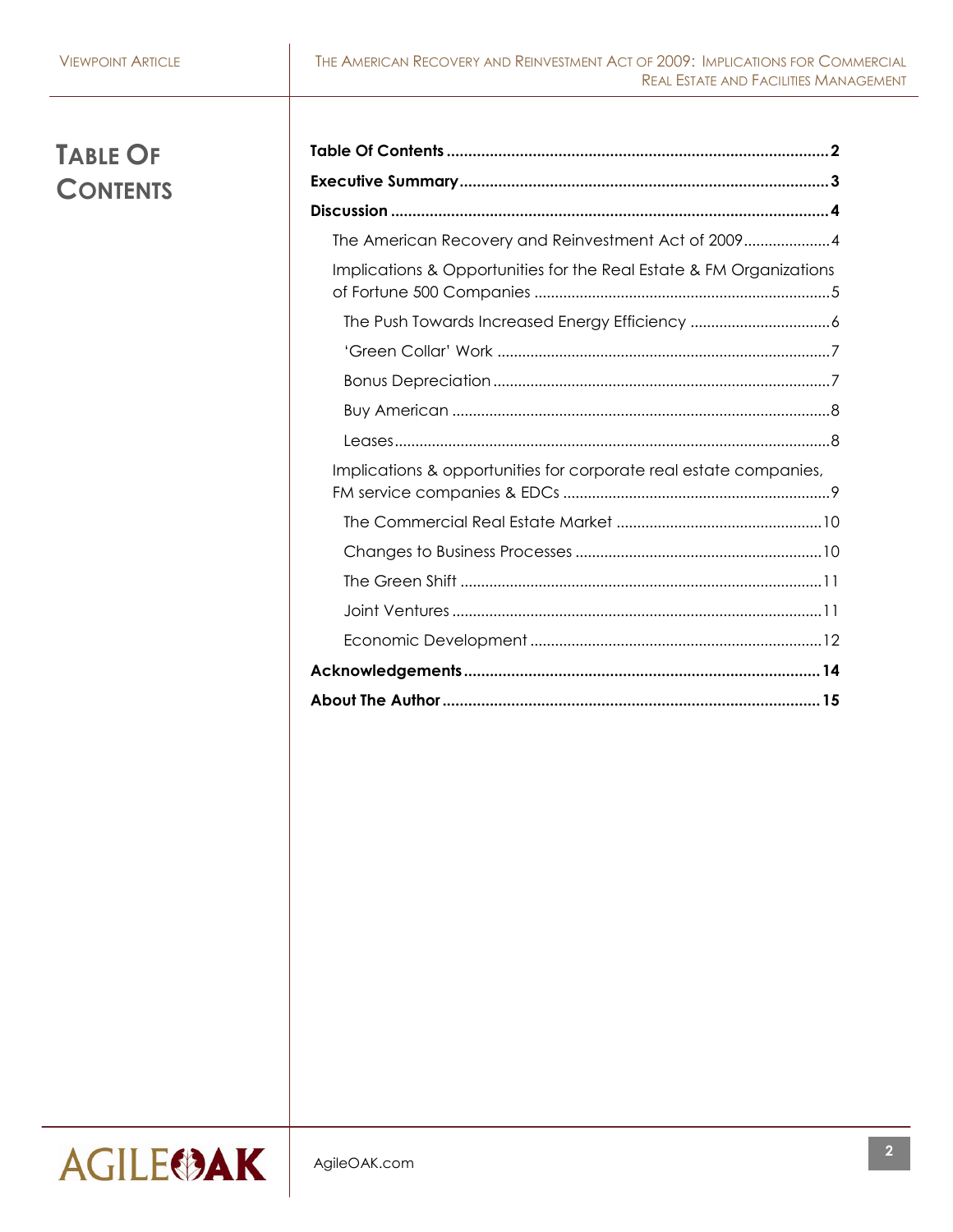The American Recovery and Reinvestment Act (ARRA) is a significant piece of legislation that will have considerable impact on businesses involved in property and facility management. This whitepaper brings to light many of the implications and opportunities associated with the ARRA and explores specific scenarios created by this new initiative. Strategic decisions that are affected by the legislation as well as the potential new growth areas that it has created are examined in detail. In particular, the possibilities offered by green technologies, real estate leasing strategies and asset renewal strategies are discussed, in addition to the questions that surround the Act"s "Buy American" provisions.

Indeed, the uncertainty surrounding the ARRA clouds an objective understanding of several important property management topics: How will the Buy American clause play out? Will the overall spending be enough? Is spending being done in the right areas? The answers to these questions are still quite unclear. It would seem that the ARRA is a step in the right direction with regards to jumpstarting the US economy. However, it remains to be seen whether the measures described in the Act will be enough to help the commercial real estate and facility management industry as a whole, or whether only certain sectors of the industry will see any benefit. This document attempts to explain and clarify as much as possible the effect that the ARRA will have on the future of property and facilities management.

*"Strategic decisions that are affected by the legislation as well as the potential new growth areas that it has created are examined in detail."* 

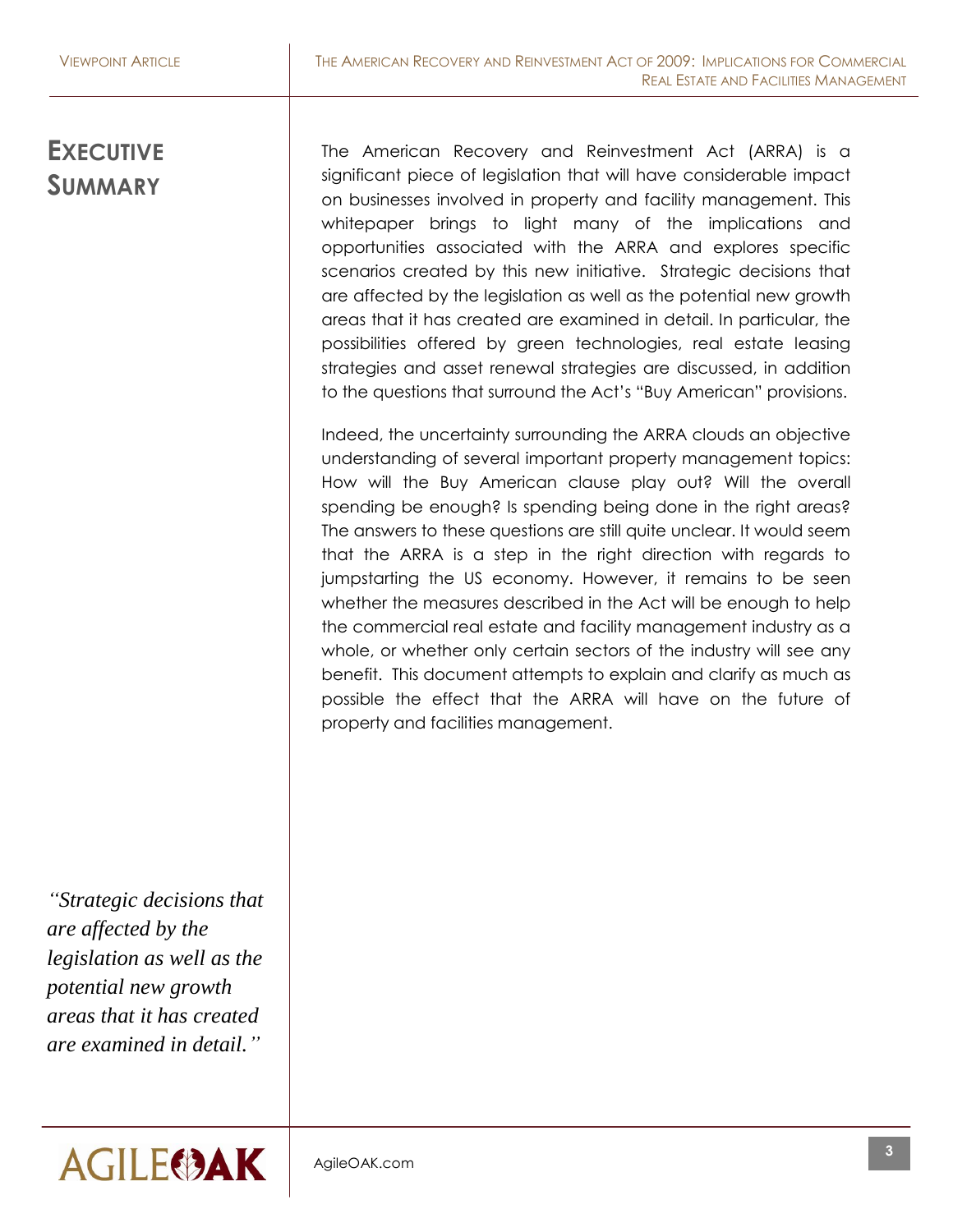### **DISCUSSION**

#### <span id="page-3-0"></span>**The American Recovery and Reinvestment Act of 2009**

#### **Key Points**

- Total value of \$787-billion; the single largest spending and tax bill in US history.
- Focuses on infrastructure development, poverty reduction, health care, and education.
- Visit [www.recovery.gov](http://www.recovery.gov/) for updated information on fund

On February 17th, 2009, the US Congress passed the American Recovery and Reinvestment Act (ARRA) into law. The ARRA or "Stimulus Package" is the Obama Administration"s solution to invigorating the slumping economy in the United States. The main goals of the ARRA are to save and create over 3.5 million jobs, reduce healthcare costs, develop infrastructure and jumpstart the renewable energy industry. The value of the package is \$787 billion, which represents the single largest spending and tax bill in US history. This high level of funding has enticed both individuals and businesses alike to ask how they can capitalize on the ARRA. While the measures government officials have taken in the ARRA to stem the increase in residential real estate foreclosures are noteworthy, the plan has been criticized for a perceived failure to inject enough funding into commercial real estate. Many industry experts have also noted that the bill is lacking clarity when it comes to several issues.

The ARRA website [\(www.recovery.gov\)](http://www.recovery.gov/) updates daily with fund allocation information, which allows for the tracking of government spending by state, by recipient, or by business category as it is allocated to the private sector.

*"This high level of funding has enticed both individuals and businesses alike to ask how they can capitalize on the ARRA."* 

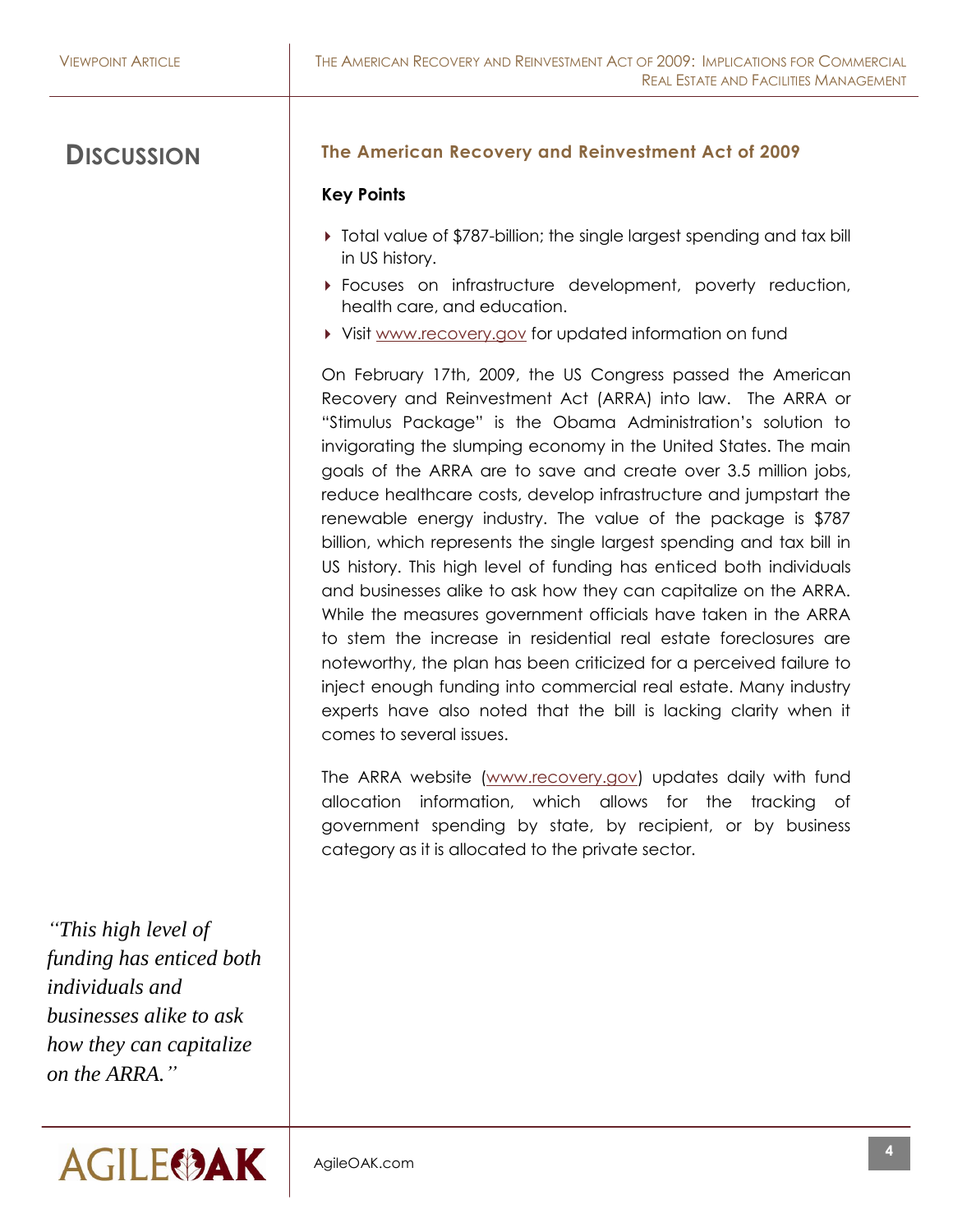To gain a better understanding of the distribution of the general ARRA funding, an illustration is provided below:



### <span id="page-4-0"></span>**Implications & Opportunities for the Real Estate & FM Organizations of Fortune 500 Companies**

#### **Key Points**

- ▶ \$43 billion injected into green energy initiatives, much of which will be directed towards private sector-driven capital projects.
- The ARRA extends the 50% bonus depreciation on long term assets until the end of 2009.
- Businesses should be wary of the Buy American provisions and its implications for global companies.

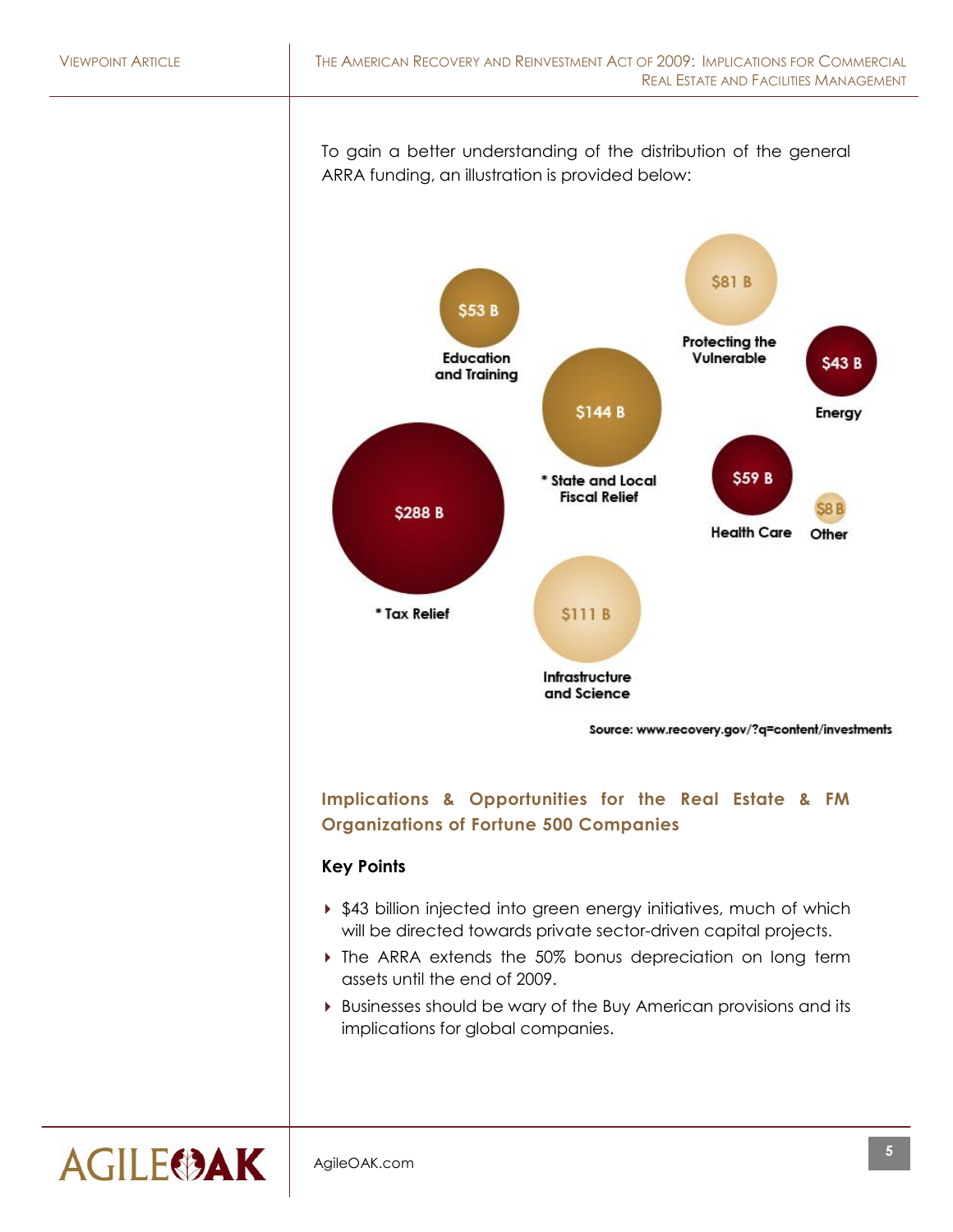#### <span id="page-5-0"></span>**The Push Towards Increased Energy Efficiency**

The ARRA will inject approximately \$43 billion into green energy initiatives<sup>1</sup>. This funding covers a wide range of initiatives, including home energy efficiency upgrades, government building improvements, and an extension of existing renewable energy tax credits.

Although the ARRA is a step forward, some feel that the stringent requirements needed to take advantage of these "green incentives" will deter many companies from pursuing energy efficiency improvements. For example, in order for a corporation to take advantage of HVAC specific tax credits, the Seasonal Energy Efficiency Ratio2 (SEER) on the related piece of equipment must be above 10. Robert Mcdonough, President of Carrier Corporation which is one of the largest HVAC service providers, believes that this requirement is simply too high and only appeals to a narrow band of companies who have already made significant inroads towards becoming more energy efficient<sup>3</sup>.

Many other companies, however, feel that these new incentives have actually tipped the cost-benefit balance in favor of large, capital-intensive projects that may save them money in the end. The green transformation of the Sears Tower in Chicago is a perfect example of how new tax incentives, mixed with higher energy prices worldwide have had an impact on a company"s willingness to invest in environmentally-friendly initiatives. The Sears Tower, now known as the Willis Tower, will be undergoing a \$350 million energy retrofit that is expected to save its owners 80% on future energy costs4.

Companies interested in pursuing these types of initiatives should consider speaking with a tax consultant and performing a review of their cost benefit analysis pertaining to green capital projects.

*"The ARRA will inject approximately \$43 billion into green energy initiatives."* 

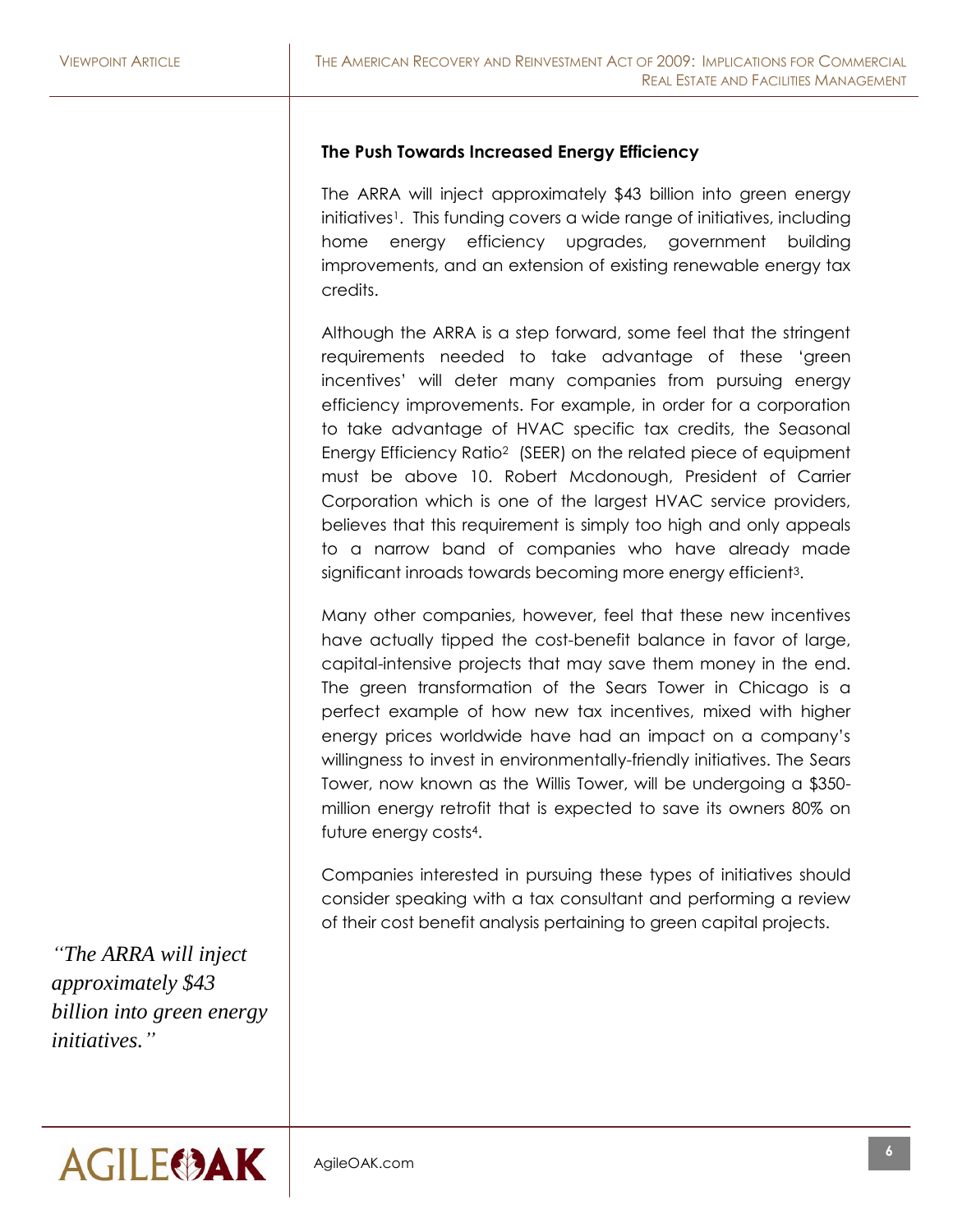#### <span id="page-6-0"></span>**"Green Collar" Work**

The shift in the cost-benefit balance towards green investments will inevitably lead many companies to invest in new technologies. Higher demand for these technologies will bring about a surge in "green collar" work due to the additional maintenance expertise that will be needed. There are several ways companies can approach this situation. Choosing to outsource the work can lead to the assumption of additional costs, due to the shortage of trained workers. An alternative to this approach would be to perform in-house training of existing employees, although this, too, could prove to be cost prohibitive. In either case, real estate companies must weigh the benefits of outsourcing against its costs and decide whether outsourcing green technology maintenance is something they wish to pursue. For organizations who currently do not outsource their facility management service, this new expertise requirement could be enough to jumpstart interest in that particular approach.

Fortunately for the private sector, there will be over \$5.5 billion spent on transforming federal buildings into high-performance green buildings. For the most part, these funds will go to private contractors who will hire and train a supply of qualified "green collar" workers. The number of "green collar" workers will continue to grow in order to meet private sector demands<sup>5</sup>.

Economic development corporations now have a new responsibility to ensure that trade schools are offering programs that can provide communities with graduates who are armed with the skills required to work in green collar jobs.

#### <span id="page-6-1"></span>**Bonus Depreciation**

The ARRA extends the 50 percent special depreciation on capital expenditures offered to businesses. This enables businesses to deduct half of the adjusted basis of qualifying property<sup>6</sup>. Therefore, equipment purchases may now be more affordable than they were in the absence of the ARRA. In many cases, to take advantage of this special depreciation businesses will need

*"The shift in the costbenefit balance towards green investments will inevitably lead many companies to invest in new technologies."* 

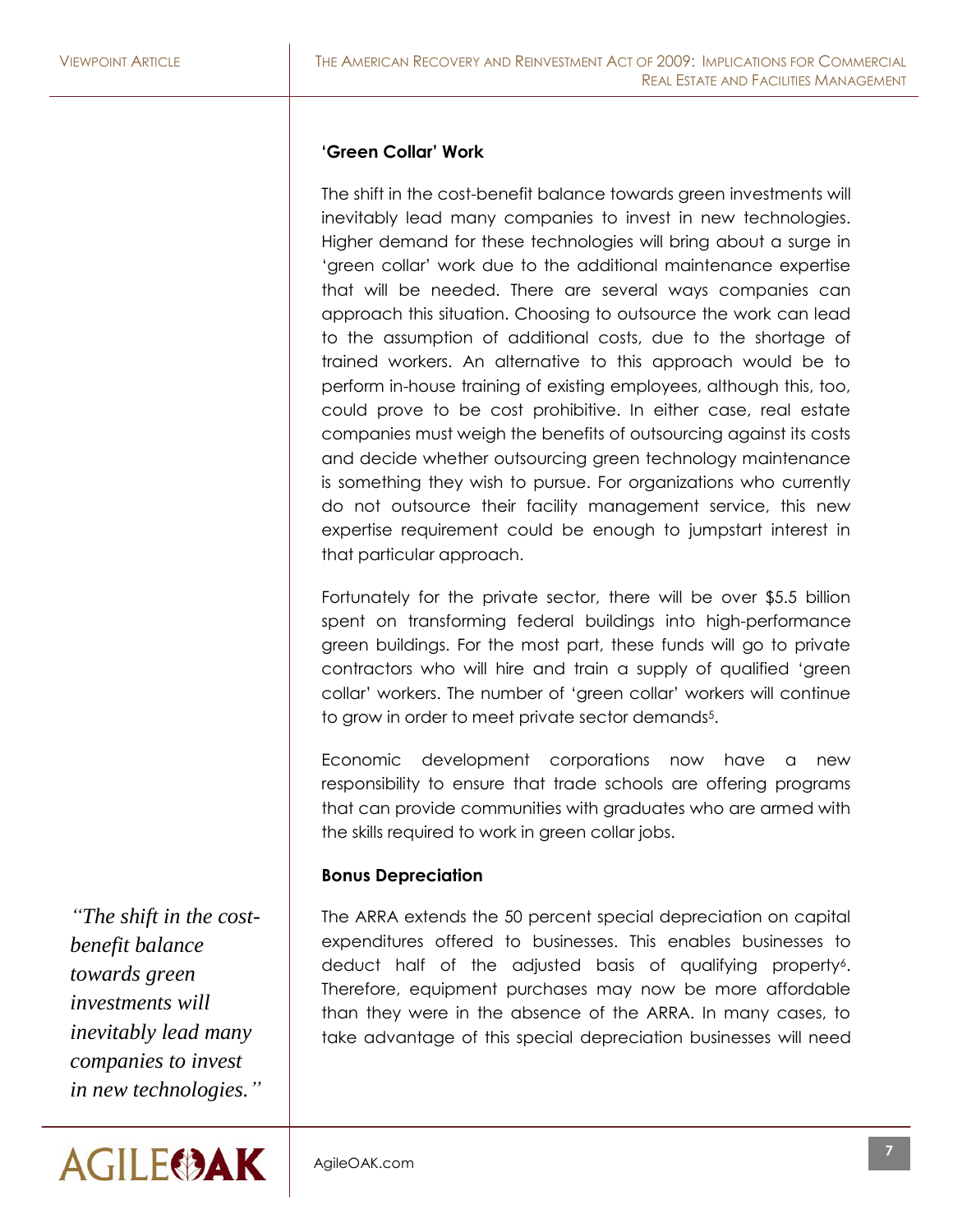to make changes to their capital renewal processes. Considering this, facility management companies are in a prime position to advise businesses about what has changed.

#### <span id="page-7-0"></span>**Buy American**

The Buy American provision is arguably the most controversial aspect of the ARRA. It essentially states that any work done on a public building or public work must be done using manufactured goods which have been produced in the United States. Despite this requirement, the ARRA does not specifically define the terms "public building, "public work", "manufactured goods", or "produced in the United States"7. The ambiguity of the language, whether intentional or not makes it difficult to predict how the provision will influence business processes in the United States.

The ARRA has since been amended to indicate that it does not overrule existing international trade agreements<sup>8</sup>. However, it remains to be seen exactly how the ARRA will affect global trade, which may prove to be paramount to companies who rely heavily on this type of commerce. Many Fortune 500 companies like Caterpillar and GE have protested this aspect of the ARRA bill. It would be prudent for businesses to prepare contingency plans to deal with the possibility that the Buy American clause may adversely affect their operations.

#### **Leases**

While the stimulus bill has been helpful in counteracting the residential real estate crisis, its response to the commercial crisis has been criticized. According to FMI"s construction index, 88% of non-residential building contractors have not yet felt any positive effects related to the stimulus bill<sup>9</sup>. Ross Moore, Executive VP for major commercial real estate service provider Colliers International, does not expect the ARRA to have any effect on the commercial real estate industry in the short term. He believes that select office (mainly Washington, DC) and industrial markets will feel the benefit late in 2009 and then increasingly in 2010<sup>10</sup>.

<span id="page-7-1"></span>*"The Buy American provision is arguably the most controversial aspect of the ARRA."* 

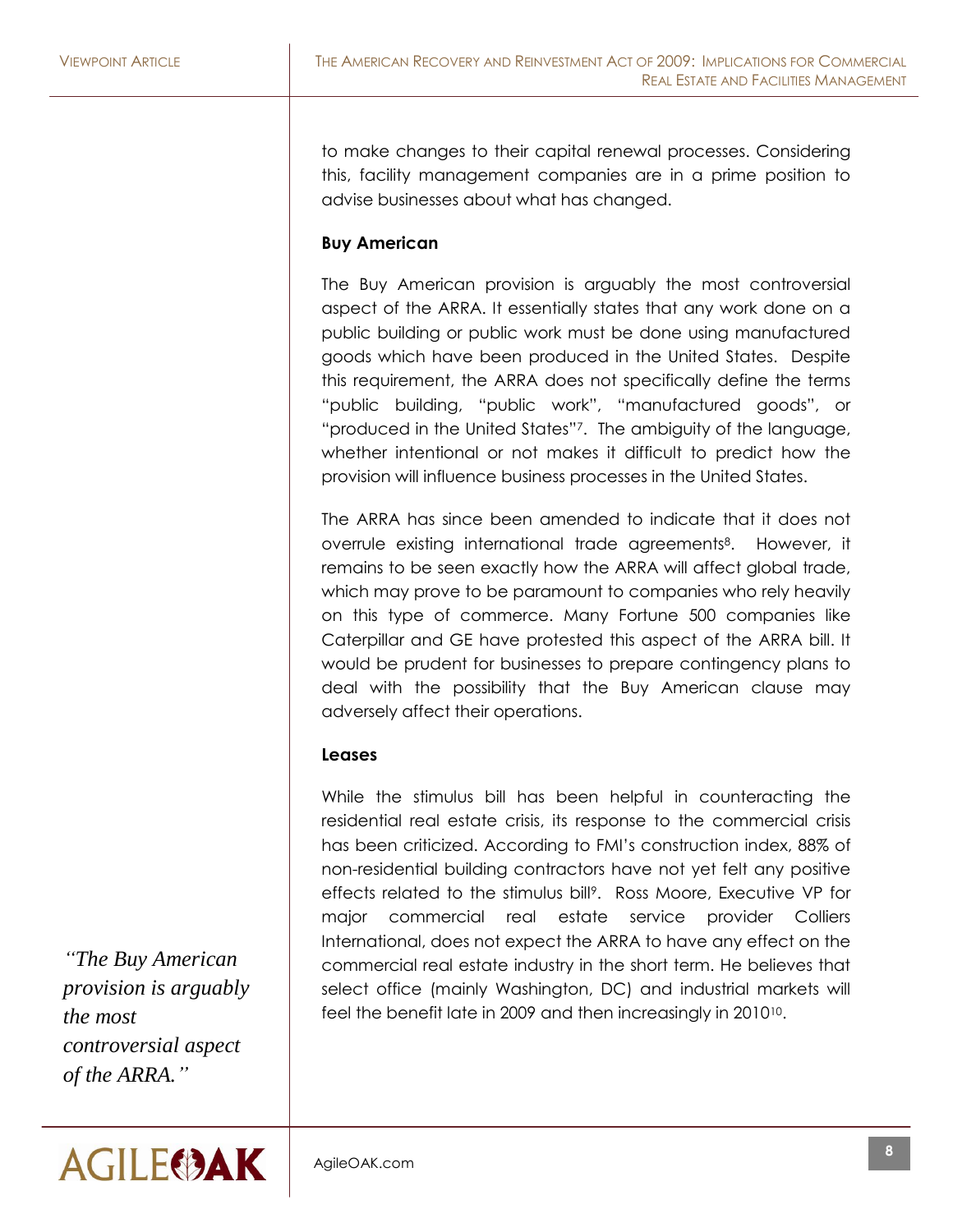The ARRA also addresses sale-leasebacks, which have been gaining popularity in recent years. Once again, however, the vague language used in the ARRA has veiled the true effects of the anti-churning laws. While it remains to be seen how the IRS will enforce these rules, accountants have stated that it seems likely that if any "creative" method of exploiting this provision is published, the IRS would have clear authority to invoke its authority11.

Over the past several months, much of the commercial real estate activity across markets has been in the form of lease renewals. The recession has led to an increase in office space vacancies, which has provided tenants with new tools of negotiation<sup>12</sup>. Many tenants are using their favorable position in the marketplace to restructure their leases. In face of the growing optimism that the ARRA will put upward pressure on the economy to bounce back. it follows that now may be the time for companies who have not already done so to re-evaluate their current leases and possibly renegotiate before the balance shifts back in the landlord"s favor.

### <span id="page-8-0"></span>**Implications & opportunities for corporate real estate companies, FM service companies & EDCs**

#### **Key Points**

- The ARRA will have little or no direct impact on the commercial real estate market.
- In combination with the \$75 billion Homeowner Affordability and Stability Plan, the ARRA should have an indirect impact via a trickledown effect.
- The ARRA is likely to revolutionize private and public sector relations through changes in business processes such as shorter turnaround demand for proposals and more rigorous activitybased auditing.
- The shift to green is here, and the ARRA provides the stimulus necessary to push the industry to the tipping point.
- FM companies who currently do not offer green services should consider joint ventures with smaller renewable energy companies in order to benefit from their expertise.

*"Many tenants are using their favorable position in the marketplace to restructure their leases."* 

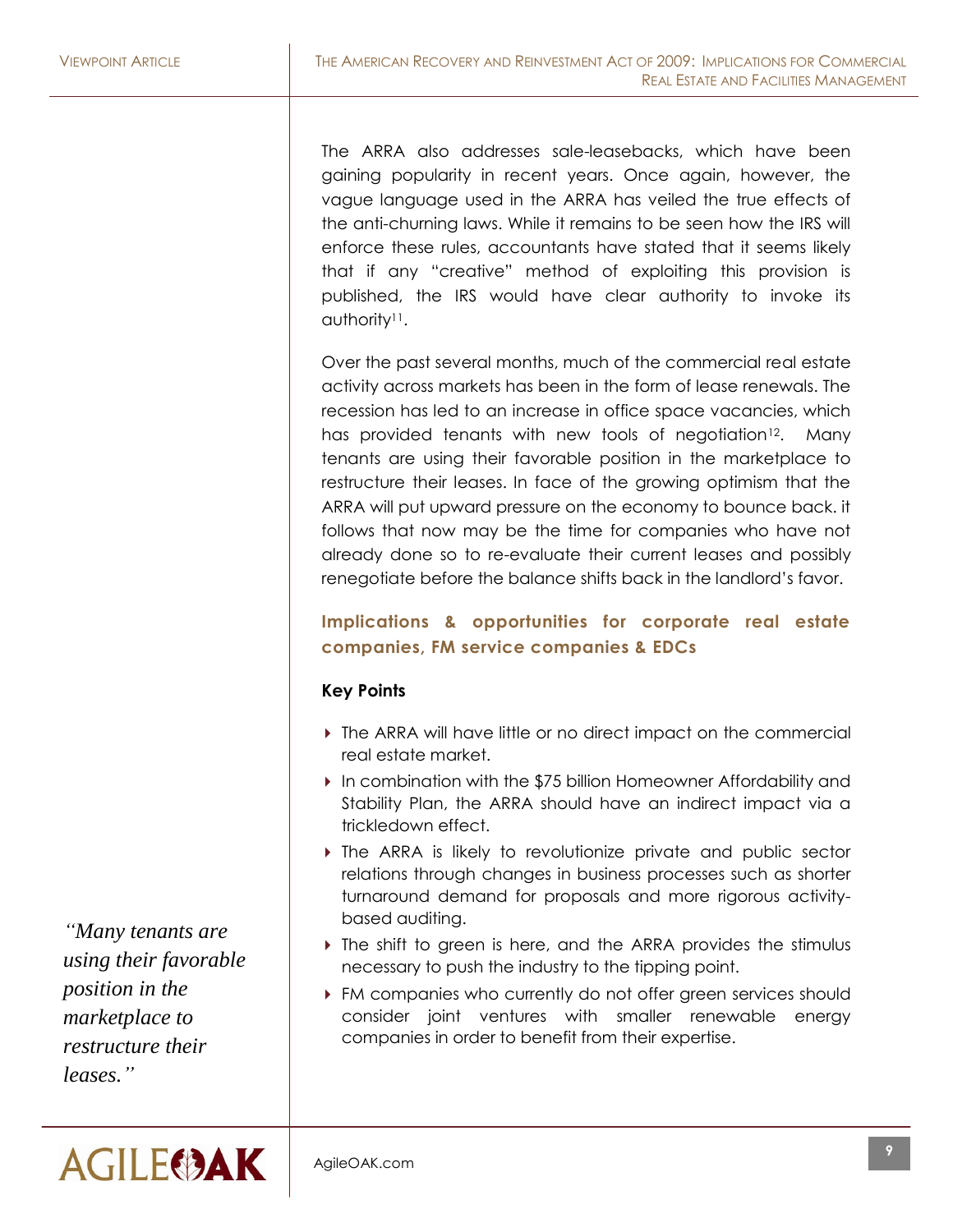The ARRA will inject \$7 billion into to broadband and wireless internet network development.

#### <span id="page-9-0"></span>**The Commercial Real Estate Market**

The ARRA does not directly address the impact that the recession has had on the commercial real estate sector. This is of particular concern given the fact that just recently, two of the largest investors in US office space claimed that a commercial real estate crash will be the next front in the financial crisis13.

Many feel, however, that the ARRA, in combination with the \$75 billion Homeowner Affordability and Stability Plan unveiled only a day after the ARRA, may have an indirect impact on the commercial market. John Terrence Farris, Director of the Real Estate Development Program at Clemson University suggests that the federal funds will have a trickledown effect that will ultimately benefit the commercial market. He predicts a boom in commercial real estate, but only after the residential market stabilizes<sup>14</sup>. Either way, the ARRA will be a driving force behind major changes in the way business is carried out.

#### <span id="page-9-1"></span>**Changes to Business Processes**

The President of TRIRIGA Inc, a real estate and FM company, has inferred that the ARRA will revolutionize the way companies report on their environmental projects, and that the bidding process is also in the midst of changing. Therefore, businesses should expect shorter turnaround times for proposal development, as well as an increase in the proportion of fixed-price contracts that they sign<sup>15</sup>. As a corollary, companies that often work on government projects will need to be more cost-conscious, as contracts will be more often of a fixed nature. It follows, then, that facilities management companies servicing the government sector will have to be diligent in ensuring that their business is running as efficiently as possible. The government will also enforce more rigorous reporting and disclosure as it relates to ARRA projects.

*"The ARRA does not directly address the impact that the recession has had on the commercial real estate sector."* 

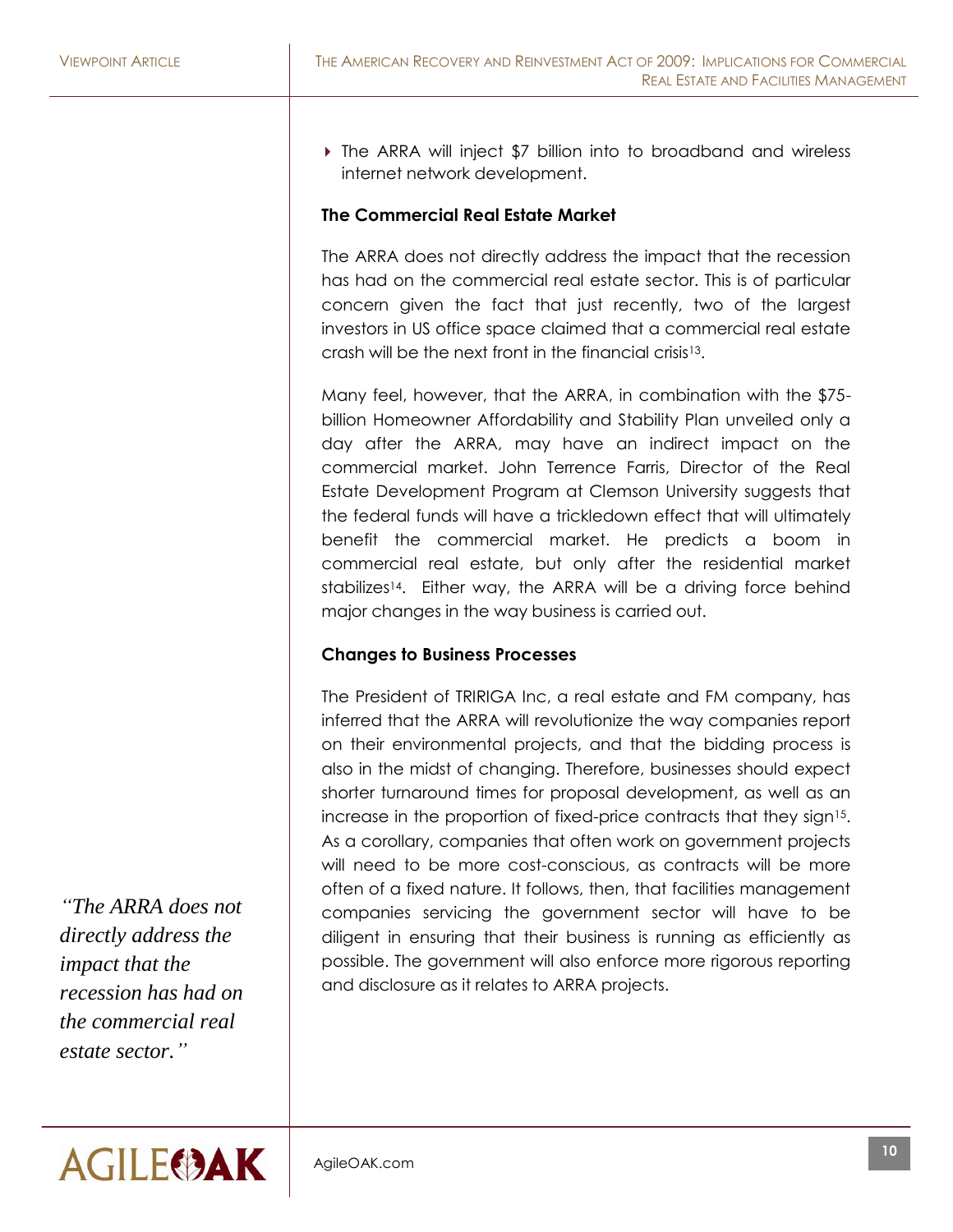#### <span id="page-10-0"></span>**The Green Shift**

The shift to green is here and the ARRA is providing the stimulus necessary to push the industry to the tipping point. It is finally becoming more cost-effective to go green. No longer is the term simply a piece of a corporation's social responsibility strategy rather, companies now realize how being green can lead to longterm cost savings. For this reason, companies in general will begin to demand greener services. In fact, the effects have already been realized. A 2008 report published by the Burnham-Moores Center for Real Estate at the University of San Diego indicates that tenants are willing to pay a premium to rent in green buildings - up to an extra \$2.45 per square foot for commercial tenants renting green office space. The centre"s director believes that the added value to the real estate sector now exceeds the extra costs associated with going green<sup>16</sup>.

It is clear that real estate companies should now consider making green investments. FM companies need to give serious thought to enhancing their green service offerings. FM companies that currently do not have green energy as part of their service offering must take steps to change that.

#### <span id="page-10-1"></span>**Joint Ventures**

In the short term, the ARRA will be the driving force behind several joint ventures within the energy sector. The fragmented nature of the renewable energy industry may drive small energy companies to collaborate with FM companies in order to gain access to a strong client base. Evolution Solar Corporation, for example, has announced that it has identified several US partners that it plans to collaborate with on alternative energy projects as part of the ARRA. By throwing in with larger companies the Evolution Solar believes its project bids will be more competitive<sup>17</sup>.

FM and real estate corporations alike who are looking for a way to provide green solutions as part of their service offerings should consider joint ventures with smaller businesses that complement their skill set.

*"It is finally becoming more costeffective to go green."* 

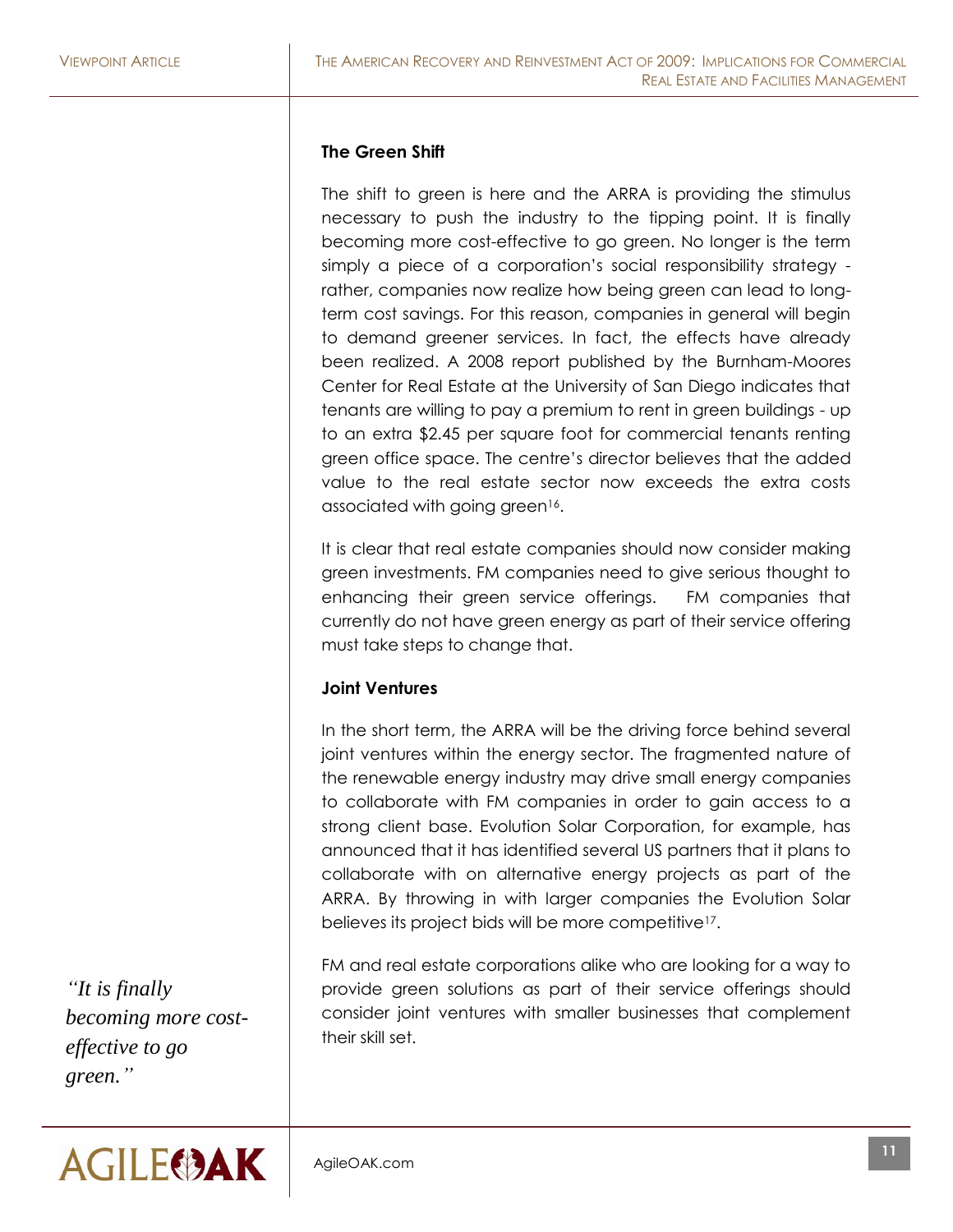#### <span id="page-11-0"></span>**Economic Development**

The ARRA bill provides a significant amount of funding to support infrastructure projects. In London, UK, where it has become clear there that economic development is dependent on public-private partnerships, a similar phenomenon has occurred. Without these partnerships, individuals, businesses and developers choose to avoid these areas as they do not have what is perceived to be the necessary government support<sup>18</sup>. With the influx of infrastructure spending, economic development corporations can expect to be busy. Significant spending in the coming months will undoubtedly lead to opportunities that economic development corporations should be ready to take on.

On a similar thread, the ARRA act introduces a new government program: the Broadband Technology Opportunities Program. This program is designed to invest over \$7 billion on broadband and wireless Internet access<sup>19</sup>. Again, this can only support economic development corporations looking to spur growth in areas without broadband access. More information on the government"s broadband initiative can be found online at www.broadbandusa.gov.

#### **Case Study: Johnson Controls and their ARRA experience**

In February 2009, the Business Journal of Milwaukee reported that the stimulus package provided major opportunities for Johnson Controls (JCI) buildings segment20. JCI is a market leader in producing energy efficient technologies for buildings. Almost six months later, their initial projections have held true. According to JCI, it has \$750 million of ARRA related projects in their pipeline. Additionally, the company believes its total market opportunity for ARRA projects to be close to \$12 billion. This is an encouraging sign for both JCI and its competitors.

Although JCI has an overall positive outlook, it has seen a 7% decrease to their building segment sales and a 35% decrease in segment income between 2008 and 200921. JCI is not alone. The global commercial construction backlog has faced double digit declines<sup>22</sup>. Interestingly, the ARRA is partly to blame for this. Many real estate companies have halted energy efficient projects in order to wait and monitor for possible new ARRA funding for their projects. This has had a negative effect on the industry, but this trend is expected to turn around as businesses start to have their ARRA requests confirmed.

*"With the influx of infrastructure spending, economic development corporations can expect to be busy."* 

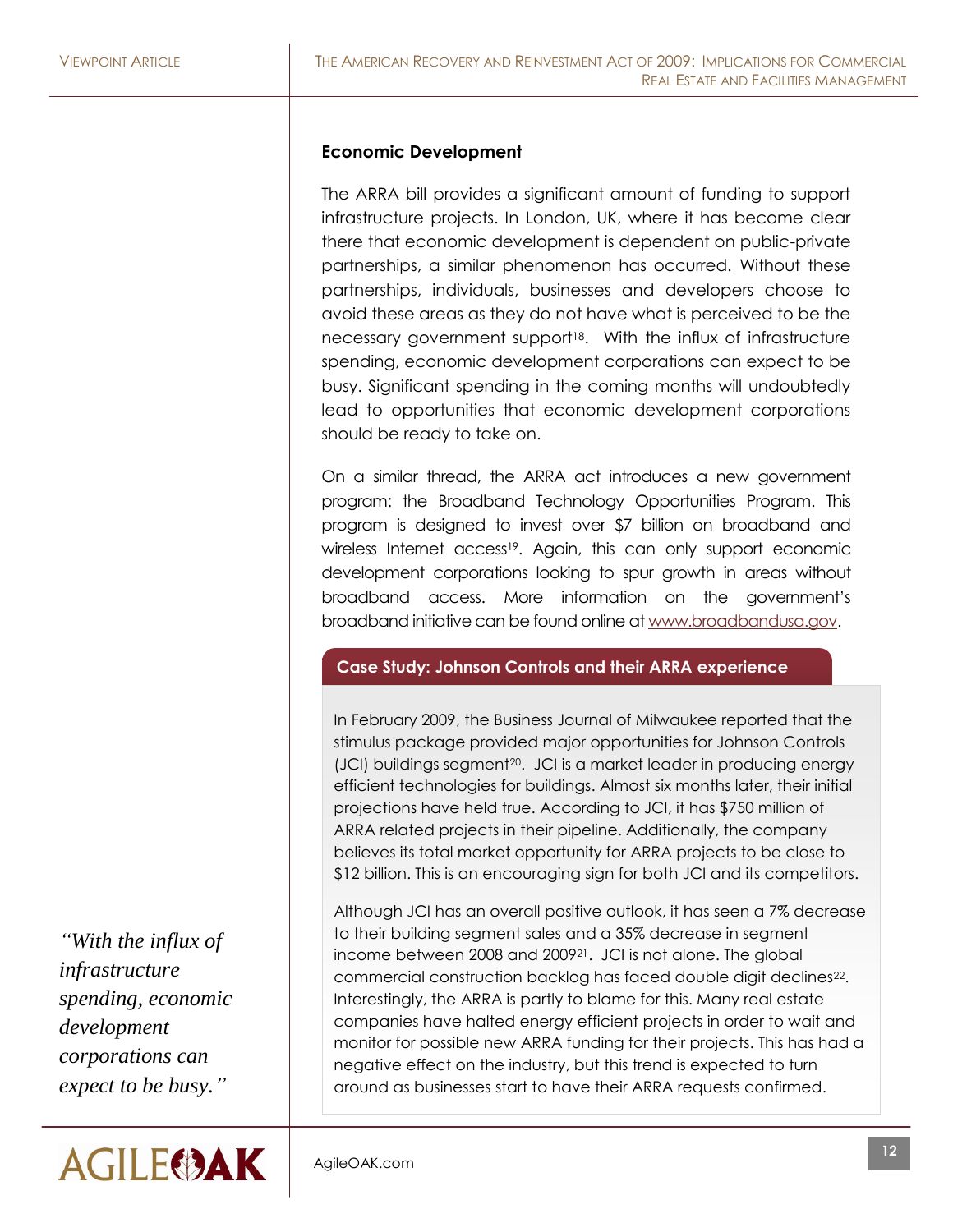### **CONCLUSION**

The US Government has put forth a valid approach to stimulating the economy with the ARRA. While the legislation is largely focused on areas exterior to commercial real estate and facilities management, there are legitimate opportunities for companies in those sectors. Funds are available for both making buildings greener, and for undertaking capital projects (through tax breaks).

Nevertheless, the ARRA means more to these industries than simply the funds available. There are widespread questions that remain unanswered. What is the Buy American stipulation really going to mean for the industry? How long will it take commercial real estate to rebound? How much "green" work will the ARRA actually inspire? These implications are crucial for companies to consider. The tax breaks and green energy funds will mean a major change in the cost-benefit analysis for projects. It also means that FM companies will need to ensure that their service offering includes green options.

The most responsible course of action for FM companies is to adopt a serious survey of their current business model and identify the areas which could be either adversely or positively affected by the ARRA package. Being prepared is far preferable to taking a more reactive stance through the next few months, which seem poised to deliver a sea change with regards to specific sectors of the industry.

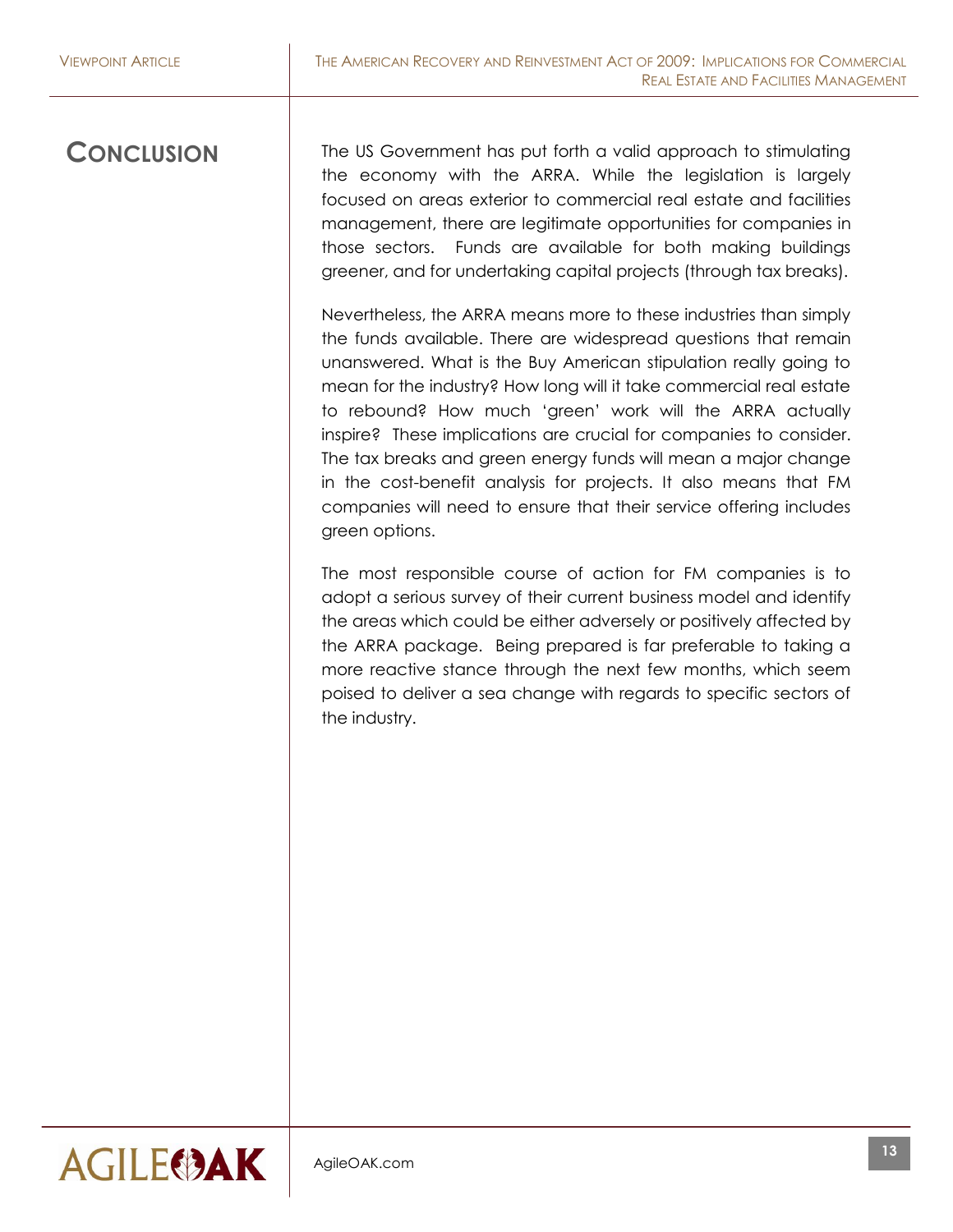### **ACKNOWLEDGEMENTS**

The author would like to thank **Ryan Gilmore** and **Matthew Rossiter**  from **Impact Consulting Group** for their research support as well as **Benjamin Hunting** for his editorial support.

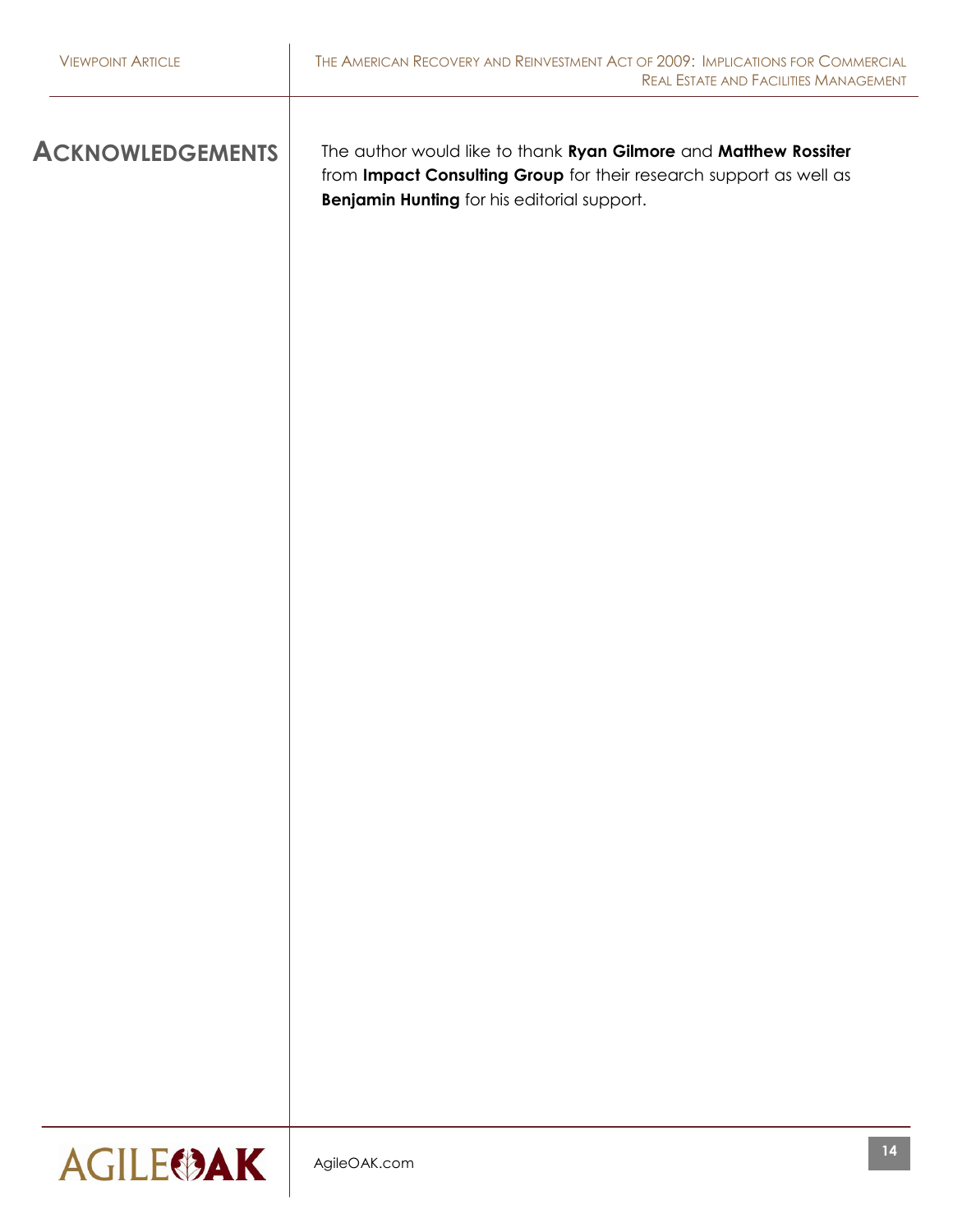### **ABOUT THE AUTHOR Michael Redding**

Michael Redding is the founder and Managing Director of Agile OAK. He has been advising Real Estate and Facility Management organizations for over ten years. Michael has facilitated FM outsourcing, provided training and helped optimize FM Client / Service Provider relationships in the United States, Canada and Europe and for organizations such as Gannett (USA Today), Harley-Davidson, Hoffmann-La Roche, Intel, Johnson & Johnson, Kraft Foods, Novartis, Philip Morris, P&G, Toyota, Weyerhaeuser, Wyeth Pharmaceuticals and USAA.

**Telephone:** 862.579.8118

**Email:** [mredding@agileoak.com](mailto:mredding@agileoak.com)

**Website:** [www.agileoak.com](http://www.agileoak.com/)

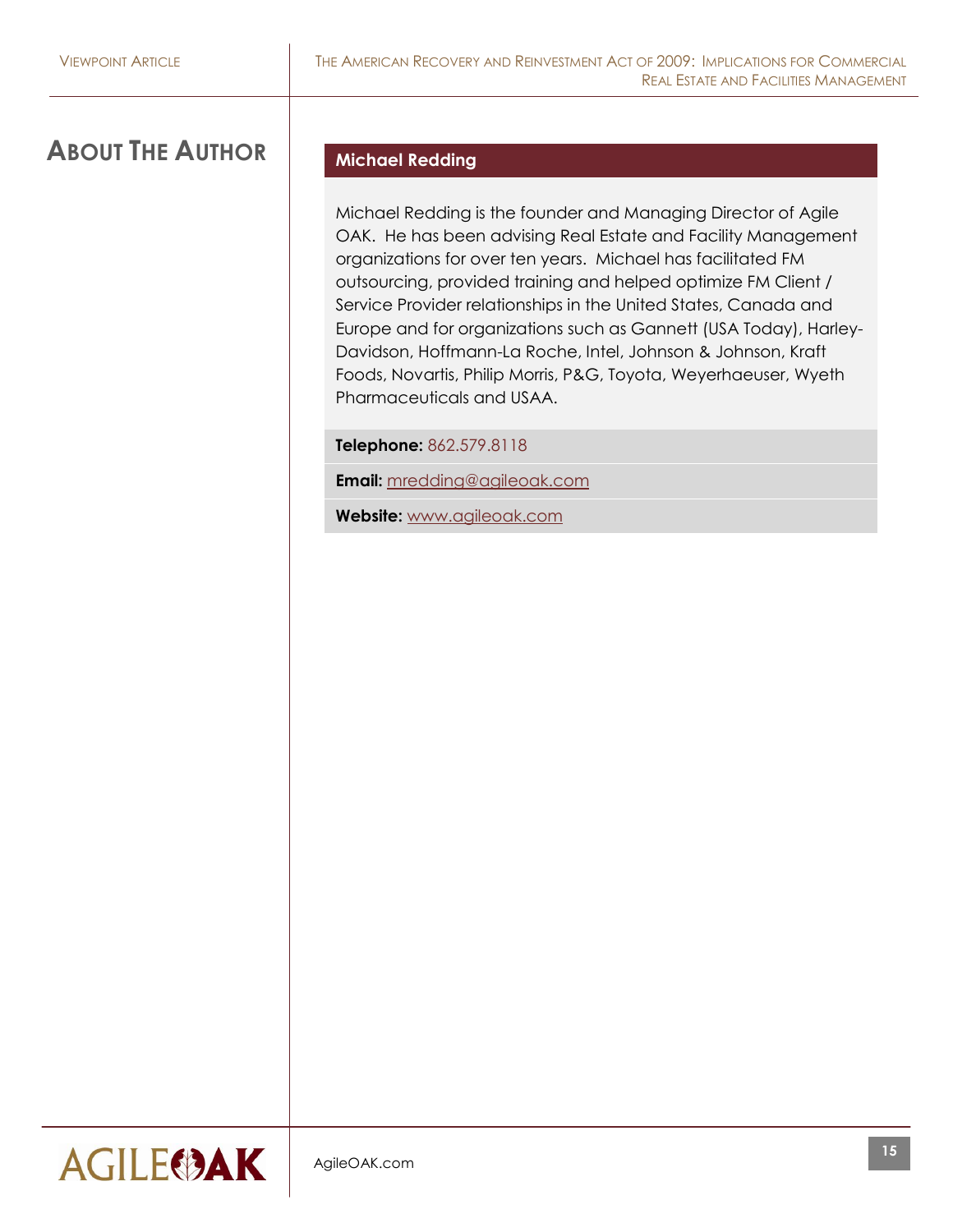<sup>1</sup> Anonymous, "U.S. renewable energy gets \$43 billion from stimulus," International Business Times, 18 Feb. 2009 [http://www.ibtimes.com/articles/20090218/uto-invest-43-billion-renewable](http://www.ibtimes.com/articles/20090218/uto-invest-43-billion-renewable-energy_1.htm)[energy\\_1.htm](http://www.ibtimes.com/articles/20090218/uto-invest-43-billion-renewable-energy_1.htm)

<sup>2</sup> **Seasonal Energy Efficiency Rating**: The most commonly used measure of the efficiency of central air conditioning systems. As of January, 2006, an air conditioner must have a SEER of at least 13 to be sold in the United States. Higher efficiency models have a SEER of up to 21. <http://www.furnacecompare.com/faq/definitions/seer.html>

<sup>3</sup> Joanne Turpin, "CEOs provide straight talk at ACCA Forum," Air, Conditioning, Heating and Refrigerating News, March 23 2009, 236:12:1,3.

4 U.S. Equities Asset Management LLC, "Transforming an Icon," WillisTower.com July 20 2009 <http://www.willistower.com/icon>

<sup>5</sup> Matt Hudgins, "Stimulus Bill"s Sustainability Elements Disappoint Commercial Landlords," National Real Estate Investor, Feb. 2, 2009 <http://nreionline.com/brokernews/greenbuildingnews/news/stimulus\_bill\_dis appoint\_commercial\_landlords\_0202/>.

<sup>6</sup> "Property that qualifies," Section179.org, <http://www.section179.org/property\_that\_qualifies\_for\_section\_179.html>

**Property that Qualifies for "Bonus Depreciation":** Equipment (machines, etc) purchased for business use, tangible personal property used in business, Business Vehicles with a gross vehicle weight in excess of 6,000 lbs , Computers, Computer Software (off the shelf), Office Furniture, Office Equipment, Property attached to your building that is not a structural component of the building (i.e.: a printing press, large manufacturing tools and equipment), Partial Business Use (equipment that is purchased for business use and personal use - generally, your deduction will be based on the percentage of time you use the equipment for business purposes.)

<sup>7</sup> United States Congress, "Section 1605: Buy American," American Recovery and Reinvestment Act of 2009 p. 189 [< http://frwebgate.access.gpo.gov/cgi](http://frwebgate.access.gpo.gov/cgi-bin/getdoc.cgi?dbname=111_cong_bills&docid=f:h1enr.pdf)[bin/getdoc.cgi?dbname=111\\_cong\\_bills&docid=f:h1enr.pdf>](http://frwebgate.access.gpo.gov/cgi-bin/getdoc.cgi?dbname=111_cong_bills&docid=f:h1enr.pdf)

8 Ibid

<sup>9</sup> Anonymous, "**FMI; Stimulus Slow to Help Non-residential Construction, yet Index is up 26 Percent," Real Estate Business Journal, June 13 2009, p.43.**

<sup>10</sup> Bill Trub, "The Real State of Commercial Real Estate," Business Facilities, April 2009 [<http://www.businessfacilities.com/bf\\_09\\_04\\_feature2.php>](http://www.businessfacilities.com/bf_09_04_feature2.php)

<sup>11</sup> Ed Zollars, "Losses and Choices-Stimulus Bill Net Operating Loss Rules," Tax Update, February 16 2009 < [http://www.edzollars.com/2009-02-16\\_NOL.pdf>](http://www.edzollars.com/2009-02-16_NOL.pdf)

<sup>12</sup> Trub